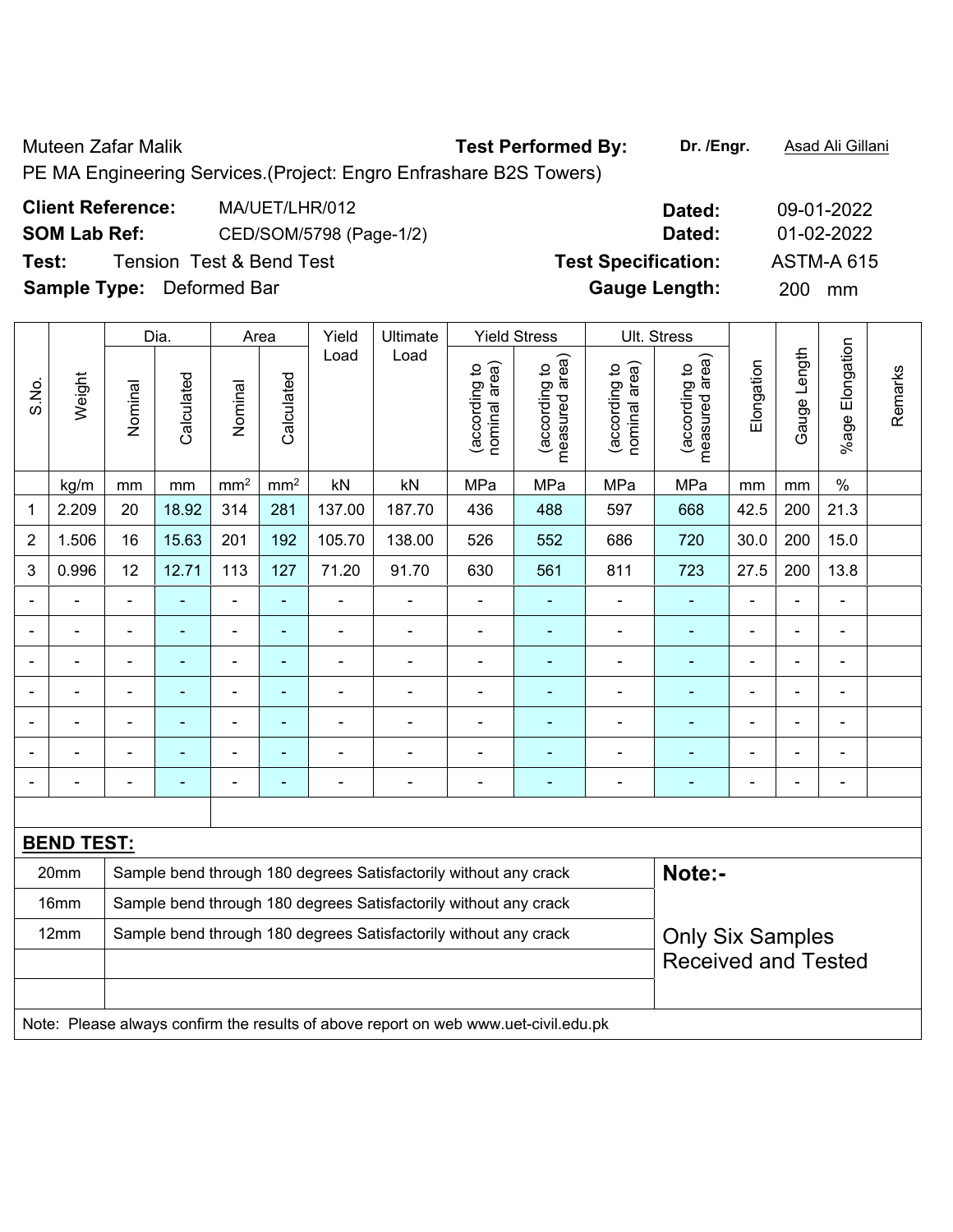## Muteen Zafar Malik **Test Performed By: Dr. /Engr.** Asad Ali Gillani

PE MA Engineering Services.(Project: Engro Enfrashare B2S Towers)

| <b>Client Reference:</b>         | MA/UET/LHR/013                      | Dated:                     | 20-01-2022        |
|----------------------------------|-------------------------------------|----------------------------|-------------------|
| <b>SOM Lab Ref:</b>              | CED/SOM/5798 (Page-2/2)             | Dated:                     | 01-02-2022        |
| Test:                            | <b>Tension Test &amp; Bend Test</b> | <b>Test Specification:</b> | <b>ASTM-A 615</b> |
| <b>Sample Type:</b> Deformed Bar |                                     | <b>Gauge Length:</b>       | <b>200</b><br>mm  |

|                |                   |                                                                  | Dia.           |                          | Area                     | Yield          | Ultimate                                                                            |                                | <b>Yield Stress</b>               |                                | Ult. Stress                     |                |                |                      |         |  |  |
|----------------|-------------------|------------------------------------------------------------------|----------------|--------------------------|--------------------------|----------------|-------------------------------------------------------------------------------------|--------------------------------|-----------------------------------|--------------------------------|---------------------------------|----------------|----------------|----------------------|---------|--|--|
| S.No.          | Weight            | Nominal                                                          | Calculated     | Nominal                  | Calculated               | Load           | Load                                                                                | nominal area)<br>(according to | (according to  <br>measured area) | nominal area)<br>(according to | (according to<br>measured area) | Elongation     | Gauge Length   | Elongation<br>%age I | Remarks |  |  |
|                | kg/m              | mm                                                               | mm             | mm <sup>2</sup>          | mm <sup>2</sup>          | kN             | kN                                                                                  | MPa                            | MPa                               | MPa                            | MPa                             | mm             | mm             | $\%$                 |         |  |  |
| $\mathbf 1$    | 2.319             | 20                                                               | 19.38          | 314                      | 295                      | 138.70         | 187.70                                                                              | 441                            | 471                               | 597                            | 637                             | 32.5           | 200            | 16.3                 |         |  |  |
| $\overline{2}$ | 1.549             | 16                                                               | 15.85          | 201                      | 197                      | 99.20          | 131.50                                                                              | 493                            | 503                               | 654                            | 667                             | 25.0           | 200            | 12.5                 |         |  |  |
| 3              | 1.007             | 12                                                               | 12.78          | 113                      | 128                      | 64.70          | 85.70                                                                               | 572                            | 505                               | 758                            | 668                             | 25.0           | 200            | 12.5                 |         |  |  |
|                |                   | ä,                                                               | ÷,             | $\blacksquare$           | $\blacksquare$           | $\blacksquare$ | $\blacksquare$                                                                      | ÷,                             | ٠                                 | ÷,                             | $\blacksquare$                  | $\blacksquare$ | L.             | $\blacksquare$       |         |  |  |
|                | ÷                 | $\blacksquare$                                                   | $\blacksquare$ | $\blacksquare$           | $\blacksquare$           | $\blacksquare$ | $\blacksquare$                                                                      | $\blacksquare$                 | $\blacksquare$                    | ÷,                             | $\blacksquare$                  | $\blacksquare$ | $\blacksquare$ | $\blacksquare$       |         |  |  |
|                | ÷                 |                                                                  | $\blacksquare$ | ÷,                       | $\blacksquare$           | ÷              |                                                                                     | $\blacksquare$                 | ÷                                 | $\blacksquare$                 | $\blacksquare$                  | L,             |                | $\blacksquare$       |         |  |  |
|                |                   |                                                                  |                | ۰                        | $\blacksquare$           |                |                                                                                     |                                | ۰                                 | ۰                              | ٠                               |                |                | $\blacksquare$       |         |  |  |
|                |                   |                                                                  |                | Ē,                       | $\blacksquare$           |                |                                                                                     |                                |                                   |                                |                                 | $\blacksquare$ |                | $\blacksquare$       |         |  |  |
|                |                   |                                                                  |                | $\blacksquare$           | ä,                       |                |                                                                                     |                                | $\overline{\phantom{0}}$          |                                | $\blacksquare$                  | ä,             |                | $\blacksquare$       |         |  |  |
|                |                   |                                                                  | $\blacksquare$ | $\overline{\phantom{0}}$ | $\overline{\phantom{a}}$ | ۰              | $\blacksquare$                                                                      | $\overline{\phantom{0}}$       | $\overline{\phantom{0}}$          | $\qquad \qquad \blacksquare$   | $\blacksquare$                  | ۰              |                | $\blacksquare$       |         |  |  |
|                |                   |                                                                  |                |                          |                          |                |                                                                                     |                                |                                   |                                |                                 |                |                |                      |         |  |  |
|                | <b>BEND TEST:</b> |                                                                  |                |                          |                          |                |                                                                                     |                                |                                   |                                |                                 |                |                |                      |         |  |  |
|                | 20mm              |                                                                  |                |                          |                          |                | Sample bend through 180 degrees Satisfactorily without any crack                    |                                |                                   |                                | Note:-                          |                |                |                      |         |  |  |
|                | 16mm              | Sample bend through 180 degrees Satisfactorily without any crack |                |                          |                          |                |                                                                                     |                                |                                   |                                |                                 |                |                |                      |         |  |  |
|                | 12mm              |                                                                  |                |                          |                          |                | Sample bend through 180 degrees Satisfactorily without any crack                    |                                |                                   |                                | <b>Only Six Samples</b>         |                |                |                      |         |  |  |
|                |                   |                                                                  |                |                          |                          |                |                                                                                     |                                |                                   |                                | <b>Received and Tested</b>      |                |                |                      |         |  |  |
|                |                   |                                                                  |                |                          |                          |                |                                                                                     |                                |                                   |                                |                                 |                |                |                      |         |  |  |
|                |                   |                                                                  |                |                          |                          |                | Note: Please always confirm the results of above report on web www.uet-civil.edu.pk |                                |                                   |                                |                                 |                |                |                      |         |  |  |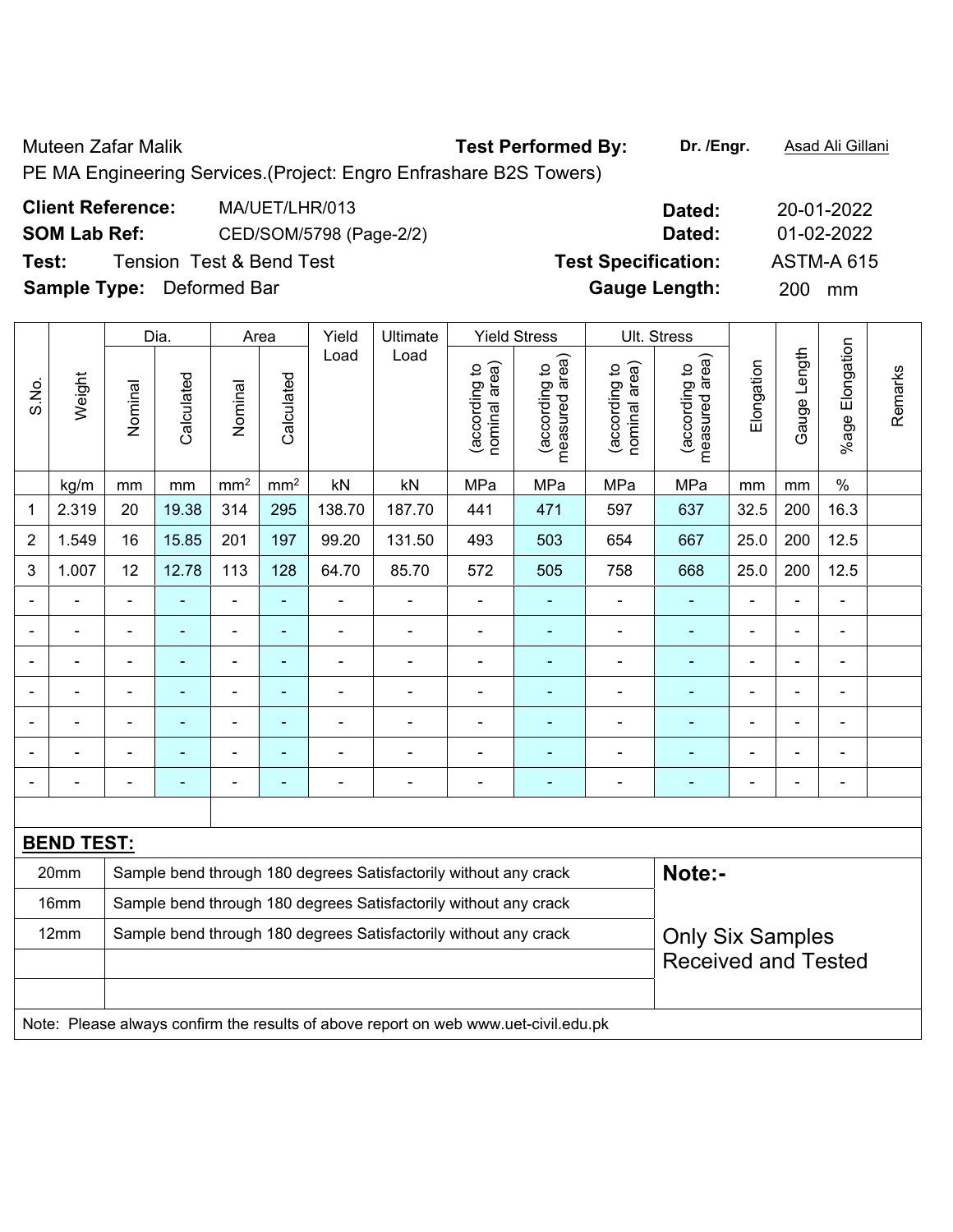Muhammad Shahzad Anwar **Test Performed By: Dr. /Engr.** Asad Ali Gillani RE Nespak,Bwp.(Const. of Rd From Bwp Jahngra Sharqi Interchange L 42Km Distt Bwp)

#### **Client Reference:** RE/MSA/BWP/JS/02

**Test:** Tension Test & Bend Test **Test Specification:** ASTM-A-615 Gauge Length: 8 inch **Sample Type:** Deformed Bar (KAMRAN STEEL)

**SOM Lab Ref:**  5792 (Page-1/1) **Dated:** 13-12-2021 **Dated:** 01-02-2022

|                          |                   |                | Dia.                   |                          | Area                     | Yield          | Ultimate       |                                | <b>Yield Stress</b>             |                                | Ult. Stress                     |                |                |                          |         |
|--------------------------|-------------------|----------------|------------------------|--------------------------|--------------------------|----------------|----------------|--------------------------------|---------------------------------|--------------------------------|---------------------------------|----------------|----------------|--------------------------|---------|
| S.No.                    | Weight            | Nominal        | Calculated             | Nominal                  | Calculated               | Load           | Load           | nominal area)<br>(according to | (according to<br>measured area) | nominal area)<br>(according to | measured area)<br>(according to | Elongation     | Gauge Length   | %age Elongation          | Remarks |
|                          | Ib/ft             | $\#$           | in                     | in <sup>2</sup>          | in <sup>2</sup>          | Tons           | Tons           | psi                            | psi                             | psi                            | psi                             | in             | in             | $\frac{0}{0}$            |         |
| 1                        | 2.689             | 8              | 1.003                  | 0.79                     | 0.790                    | 25.43          | 35.88          | 71000                          | 71000                           | 100170                         | 100170                          | 1.40           | 8.0            | 17.5                     |         |
| $\overline{2}$           | 1.539             | 6              | 0.759                  | 0.44                     | 0.452                    | 15.17          | 20.51          | 76030                          | 74010                           | 102800                         | 100070                          | 1.40           | 8.0            | 17.5                     |         |
| 3                        | 0.661             | $\overline{4}$ | 0.497                  | 0.20                     | 0.194                    | 5.93           | 8.26           | 65420                          | 67450                           | 91050                          | 93870                           | 1.20           | 8.0            | 15.0                     |         |
| $\overline{\phantom{0}}$ | $\blacksquare$    | $\blacksquare$ | $\blacksquare$         | $\overline{\phantom{a}}$ | $\overline{\phantom{a}}$ | $\blacksquare$ | $\blacksquare$ | $\blacksquare$                 | $\blacksquare$                  | $\blacksquare$                 | $\blacksquare$                  |                | $\blacksquare$ | $\blacksquare$           |         |
|                          |                   | $\blacksquare$ | $\blacksquare$         | $\blacksquare$           |                          |                |                | $\blacksquare$                 | $\overline{\phantom{a}}$        | $\blacksquare$                 | $\blacksquare$                  |                |                | $\blacksquare$           |         |
|                          |                   | $\blacksquare$ | $\blacksquare$         | ä,                       |                          |                | $\blacksquare$ | $\blacksquare$                 | $\blacksquare$                  | $\blacksquare$                 | ۰                               |                | $\blacksquare$ | $\blacksquare$           |         |
| $\blacksquare$           | $\blacksquare$    | $\blacksquare$ | $\blacksquare$         | $\overline{\phantom{a}}$ | $\blacksquare$           | $\blacksquare$ | $\blacksquare$ | $\blacksquare$                 | $\blacksquare$                  | $\blacksquare$                 | $\blacksquare$                  | $\blacksquare$ | $\blacksquare$ | $\overline{\phantom{a}}$ |         |
|                          |                   | $\blacksquare$ | ۰                      | $\overline{\phantom{a}}$ |                          |                |                | Ē,                             |                                 | ÷                              |                                 |                | ä,             | $\blacksquare$           |         |
|                          |                   |                |                        | ۰                        |                          |                |                |                                |                                 |                                |                                 |                |                |                          |         |
| $\blacksquare$           |                   | $\blacksquare$ | ۰                      | $\overline{\phantom{a}}$ | $\overline{\phantom{a}}$ |                | $\blacksquare$ | $\overline{\phantom{a}}$       | $\blacksquare$                  | $\qquad \qquad \blacksquare$   | ÷                               | $\blacksquare$ | $\blacksquare$ | $\blacksquare$           |         |
|                          |                   |                |                        |                          |                          |                |                |                                |                                 |                                |                                 |                |                |                          |         |
|                          | <b>BEND TEST:</b> |                |                        |                          |                          |                |                |                                |                                 |                                |                                 |                |                |                          |         |
|                          | --                |                | No Bend test performed |                          |                          |                |                |                                |                                 |                                | Note:-                          |                |                |                          |         |
|                          |                   |                |                        |                          |                          |                |                |                                |                                 |                                |                                 |                |                |                          |         |
|                          |                   |                |                        |                          |                          |                |                |                                |                                 |                                | <b>Only Three Samples</b>       |                |                |                          |         |
|                          |                   |                |                        |                          |                          |                |                |                                |                                 |                                | <b>Received and Tested</b>      |                |                |                          |         |
|                          |                   |                |                        |                          |                          |                |                |                                |                                 |                                |                                 |                |                |                          |         |

Note: Please always confirm the results of above report on web www.uet-civil.edu.pk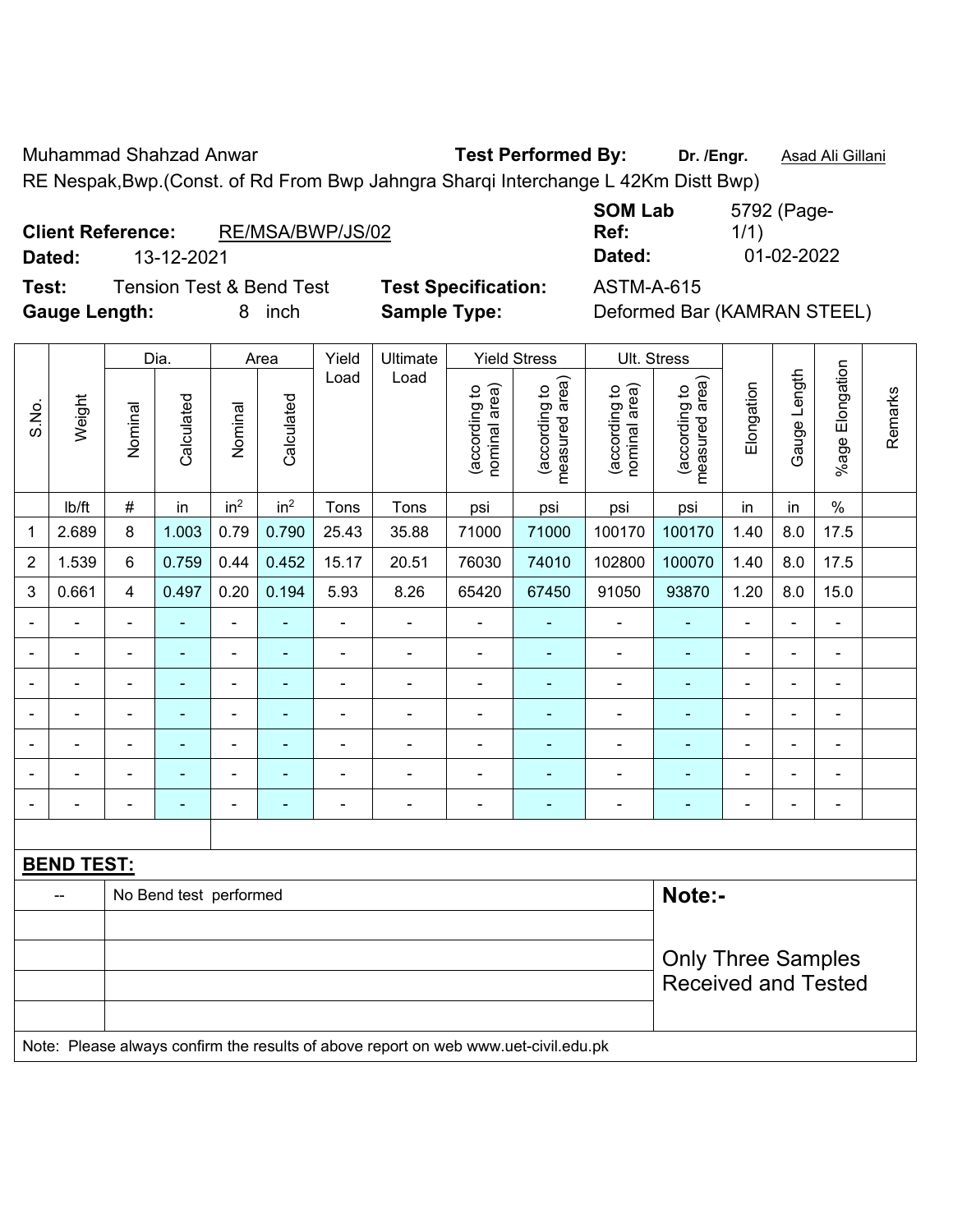Munir Raza **Test Performed By:** Dr. /Engr. **Asad Ali Gillani** 

Riz Builders,Lahore.(Monoo Squash Court,Aitchison College Lahore)

| <b>Client Reference:</b><br>Nil<br>01-02-2022<br>Dated:                           |                                                   | <b>SOM Lab</b><br>Ref:<br>Dated:  | 5793 (Page-<br>1/1)<br>01-02-2022 |
|-----------------------------------------------------------------------------------|---------------------------------------------------|-----------------------------------|-----------------------------------|
| <b>Tension Test &amp; Bend Test</b><br>Test:<br><b>Gauge Length:</b><br>inch<br>8 | <b>Test Specification:</b><br><b>Sample Type:</b> | <b>ASTM-A-615</b><br>Deformed Bar |                                   |

|                |                   |                | Dia.                                                             |                 | Area            | Yield | Ultimate                                                                            |                                | <b>Yield Stress</b>             |                                | Ult. Stress                     |                |                |                          |         |
|----------------|-------------------|----------------|------------------------------------------------------------------|-----------------|-----------------|-------|-------------------------------------------------------------------------------------|--------------------------------|---------------------------------|--------------------------------|---------------------------------|----------------|----------------|--------------------------|---------|
| S.No.          | Weight            | Nominal        | Calculated                                                       | Nominal         | Calculated      | Load  | Load                                                                                | nominal area)<br>(according to | (according to<br>measured area) | nominal area)<br>(according to | (according to<br>measured area) | Elongation     | Gauge Length   | Elongation<br>$%$ age I  | Remarks |
|                | lb/ft             | $\#$           | in                                                               | in <sup>2</sup> | in <sup>2</sup> | Tons  | Tons                                                                                | psi                            | psi                             | psi                            | psi                             | in             | in             | $\%$                     |         |
| 1              | 2.661             | 8              | 0.998                                                            | 0.79            | 0.782           | 24.28 | 35.04                                                                               | 67790                          | 68480                           | 97810                          | 98810                           | 1.50           | 8.0            | 18.8                     |         |
| $\overline{2}$ | 1.495             | 6              | 0.748                                                            | 0.44            | 0.439           | 13.63 | 20.23                                                                               | 68320                          | 68470                           | 101420                         | 101660                          | 1.30           | 8.0            | 16.3                     |         |
| 3              | 0.672             | $\overline{4}$ | 0.501                                                            | 0.20            | 0.197           | 7.21  | 9.63                                                                                | 79470                          | 80690                           | 106230                         | 107840                          | 0.90           | 8.0            | 11.3                     |         |
|                |                   | $\blacksquare$ | $\blacksquare$                                                   | $\blacksquare$  | $\blacksquare$  | ä,    | $\blacksquare$                                                                      | $\blacksquare$                 | $\blacksquare$                  | $\overline{\phantom{a}}$       | ÷                               | $\blacksquare$ | ä,             | $\blacksquare$           |         |
|                | $\blacksquare$    | $\blacksquare$ | ä,                                                               | $\blacksquare$  | $\blacksquare$  | ä,    | $\blacksquare$                                                                      | $\blacksquare$                 | $\blacksquare$                  | $\overline{\phantom{a}}$       | ÷                               | $\blacksquare$ | ÷,             | $\blacksquare$           |         |
|                | $\blacksquare$    | $\blacksquare$ | $\blacksquare$                                                   | $\blacksquare$  | $\blacksquare$  | ä,    | $\blacksquare$                                                                      | $\blacksquare$                 | $\blacksquare$                  | $\blacksquare$                 | ۰                               | ä,             | $\blacksquare$ | $\blacksquare$           |         |
|                |                   |                | $\blacksquare$                                                   | $\blacksquare$  |                 |       | $\blacksquare$                                                                      | $\blacksquare$                 | $\blacksquare$                  | $\blacksquare$                 | ۰                               |                | ä,             | $\blacksquare$           |         |
|                |                   |                |                                                                  |                 |                 |       |                                                                                     |                                |                                 |                                |                                 |                |                |                          |         |
|                |                   |                |                                                                  | ÷               |                 |       |                                                                                     | $\overline{\phantom{a}}$       |                                 | $\blacksquare$                 |                                 |                |                | L.                       |         |
| $\sim$         | -                 | $\blacksquare$ |                                                                  | ۰               | ٠               |       | $\blacksquare$                                                                      | $\overline{\phantom{0}}$       | $\overline{\phantom{0}}$        | ۰                              |                                 | $\blacksquare$ | -              | $\overline{\phantom{0}}$ |         |
|                |                   |                |                                                                  |                 |                 |       |                                                                                     |                                |                                 |                                |                                 |                |                |                          |         |
|                | <b>BEND TEST:</b> |                |                                                                  |                 |                 |       |                                                                                     |                                |                                 |                                |                                 |                |                |                          |         |
|                | # 8               |                |                                                                  |                 |                 |       | Sample bend through 180 degrees Satisfactorily without any crack                    |                                |                                 |                                | Note:-                          |                |                |                          |         |
|                | #6                |                | Sample bend through 180 degrees Satisfactorily without any crack |                 |                 |       |                                                                                     |                                |                                 |                                |                                 |                |                |                          |         |
|                | #4                |                |                                                                  |                 |                 |       | Sample bend through 180 degrees Satisfactorily without any crack                    |                                |                                 |                                | <b>Only Six Samples</b>         |                |                |                          |         |
|                |                   |                |                                                                  |                 |                 |       |                                                                                     |                                |                                 |                                | <b>Received and Tested</b>      |                |                |                          |         |
|                |                   |                |                                                                  |                 |                 |       |                                                                                     |                                |                                 |                                |                                 |                |                |                          |         |
|                |                   |                |                                                                  |                 |                 |       | Note: Please always confirm the results of above report on web www.uet-civil.edu.pk |                                |                                 |                                |                                 |                |                |                          |         |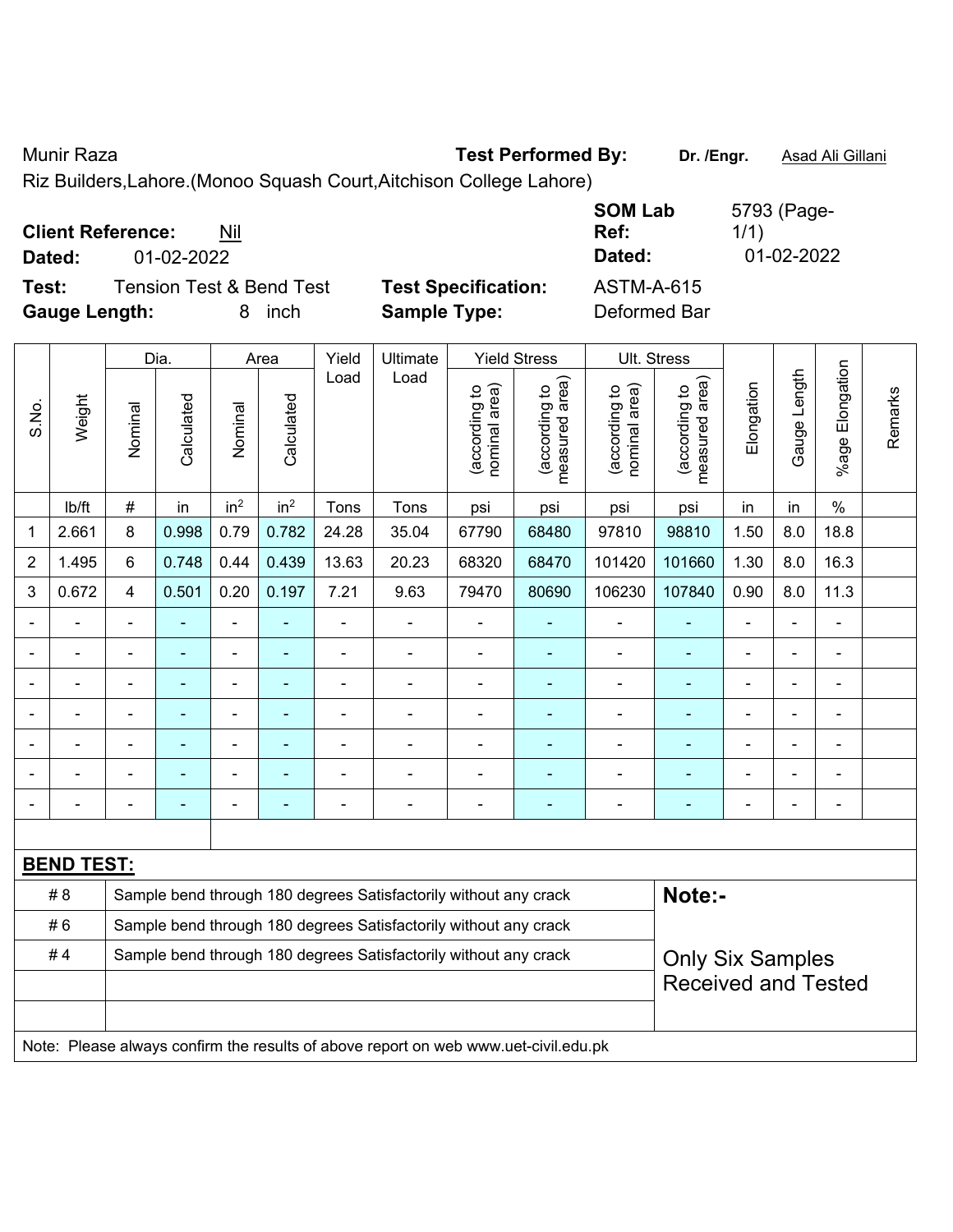Muhammad Danish **Test Performed By:** Dr. /Engr. *S* **Asad Gillani Test Performed By:** Dr. /Engr. *S Asad Gillani* 

Opal Deevar Developers(Const of Zameen Opal,Plot No.16,Sec.-A,Land Breeze Housing Society,Lhr)

| <b>Client Reference:</b><br>ZD/ZO/L/044<br>Dated:<br>01-02-2022 |                            | <b>SOM Lab</b><br>Ref:<br>Dated: | 5795 (Page-<br>1/1)<br>01-02-2022 |
|-----------------------------------------------------------------|----------------------------|----------------------------------|-----------------------------------|
| Test:<br><b>Tension Test &amp; Bend Test</b>                    | <b>Test Specification:</b> | <b>ASTM-A-615</b>                |                                   |
| <b>Gauge Length:</b><br>inch<br>8.                              | <b>Sample Type:</b>        | Deformed Bar                     |                                   |

|                          |                   |                | Dia.           |                          | Area                     | Yield                    | Ultimate                                                                            |                                | <b>Yield Stress</b>             |                                | Ult. Stress                     |                          |                |                 |         |
|--------------------------|-------------------|----------------|----------------|--------------------------|--------------------------|--------------------------|-------------------------------------------------------------------------------------|--------------------------------|---------------------------------|--------------------------------|---------------------------------|--------------------------|----------------|-----------------|---------|
| S.No.                    | Weight            | Nominal        | Calculated     | Nominal                  | Calculated               | Load                     | Load                                                                                | nominal area)<br>(according to | (according to<br>measured area) | nominal area)<br>(according to | (according to<br>measured area) | Elongation               | Gauge Length   | %age Elongation | Remarks |
|                          | lb/ft             | $\#$           | in             | in <sup>2</sup>          | in <sup>2</sup>          | Tons                     | Tons                                                                                | psi                            | psi                             | psi                            | psi                             | in                       | in             | $\%$            |         |
| 1                        | 0.645             | 4              | 0.492          | 0.20                     | 0.190                    | 7.03                     | 8.79                                                                                | 77560                          | 81650                           | 96900                          | 102000                          | 1.10                     | 8.0            | 13.8            |         |
| $\overline{2}$           | 0.662             | 4              | 0.498          | 0.20                     | 0.195                    | 6.88                     | 8.63                                                                                | 75880                          | 77820                           | 95210                          | 97650                           | 1.10                     | 8.0            | 13.8            |         |
| $\overline{\phantom{0}}$ | $\blacksquare$    |                | ٠              | $\blacksquare$           | $\blacksquare$           | $\blacksquare$           | $\blacksquare$                                                                      | $\overline{\phantom{0}}$       | ٠                               | $\blacksquare$                 | $\blacksquare$                  | $\blacksquare$           | $\overline{a}$ | $\blacksquare$  |         |
| $\blacksquare$           | Ē,                | $\blacksquare$ | $\blacksquare$ | $\overline{a}$           | $\blacksquare$           | L,                       | $\blacksquare$                                                                      | ÷,                             | $\blacksquare$                  | $\blacksquare$                 | ä,                              | $\blacksquare$           | ÷,             | $\blacksquare$  |         |
| ٠                        | ÷                 | $\blacksquare$ | ÷              | $\blacksquare$           | $\blacksquare$           | $\overline{\phantom{a}}$ | $\overline{\phantom{a}}$                                                            | $\blacksquare$                 | $\blacksquare$                  | $\blacksquare$                 | $\blacksquare$                  | $\overline{\phantom{a}}$ | $\frac{1}{2}$  | $\blacksquare$  |         |
|                          | Ē,                | $\blacksquare$ | $\blacksquare$ | $\blacksquare$           | $\overline{\phantom{a}}$ | $\blacksquare$           | $\blacksquare$                                                                      | $\blacksquare$                 | $\blacksquare$                  | $\blacksquare$                 | $\blacksquare$                  | ÷                        | $\blacksquare$ | $\blacksquare$  |         |
|                          | ä,                | $\blacksquare$ | ÷              | $\overline{\phantom{a}}$ | $\blacksquare$           | $\blacksquare$           | $\blacksquare$                                                                      | $\blacksquare$                 | $\blacksquare$                  | $\blacksquare$                 | $\blacksquare$                  | $\blacksquare$           | $\blacksquare$ | $\blacksquare$  |         |
|                          |                   |                | $\blacksquare$ | $\blacksquare$           | $\blacksquare$           |                          |                                                                                     | ä,                             | ä,                              | ä,                             |                                 |                          | ÷              | $\blacksquare$  |         |
|                          |                   |                |                | $\blacksquare$           |                          |                          |                                                                                     | ÷,                             |                                 | L.                             |                                 |                          | ÷              |                 |         |
| $\overline{\phantom{0}}$ | $\blacksquare$    |                | $\blacksquare$ | $\blacksquare$           | ٠                        | $\blacksquare$           | $\blacksquare$                                                                      | $\blacksquare$                 | $\blacksquare$                  | $\blacksquare$                 | $\blacksquare$                  | $\blacksquare$           | $\blacksquare$ | $\blacksquare$  |         |
|                          |                   |                |                |                          |                          |                          |                                                                                     |                                |                                 |                                |                                 |                          |                |                 |         |
|                          | <b>BEND TEST:</b> |                |                |                          |                          |                          |                                                                                     |                                |                                 |                                |                                 |                          |                |                 |         |
|                          | #4                |                |                |                          |                          |                          | Sample bend through 180 degrees Satisfactorily without any crack                    |                                |                                 |                                | Note:-                          |                          |                |                 |         |
|                          |                   |                |                |                          |                          |                          |                                                                                     |                                |                                 |                                |                                 |                          |                |                 |         |
|                          |                   |                |                |                          |                          |                          |                                                                                     |                                |                                 |                                | <b>Only Three Samples</b>       |                          |                |                 |         |
|                          |                   |                |                |                          |                          |                          |                                                                                     |                                |                                 |                                | <b>Received and Tested</b>      |                          |                |                 |         |
|                          |                   |                |                |                          |                          |                          | Note: Please always confirm the results of above report on web www.uet-civil.edu.pk |                                |                                 |                                |                                 |                          |                |                 |         |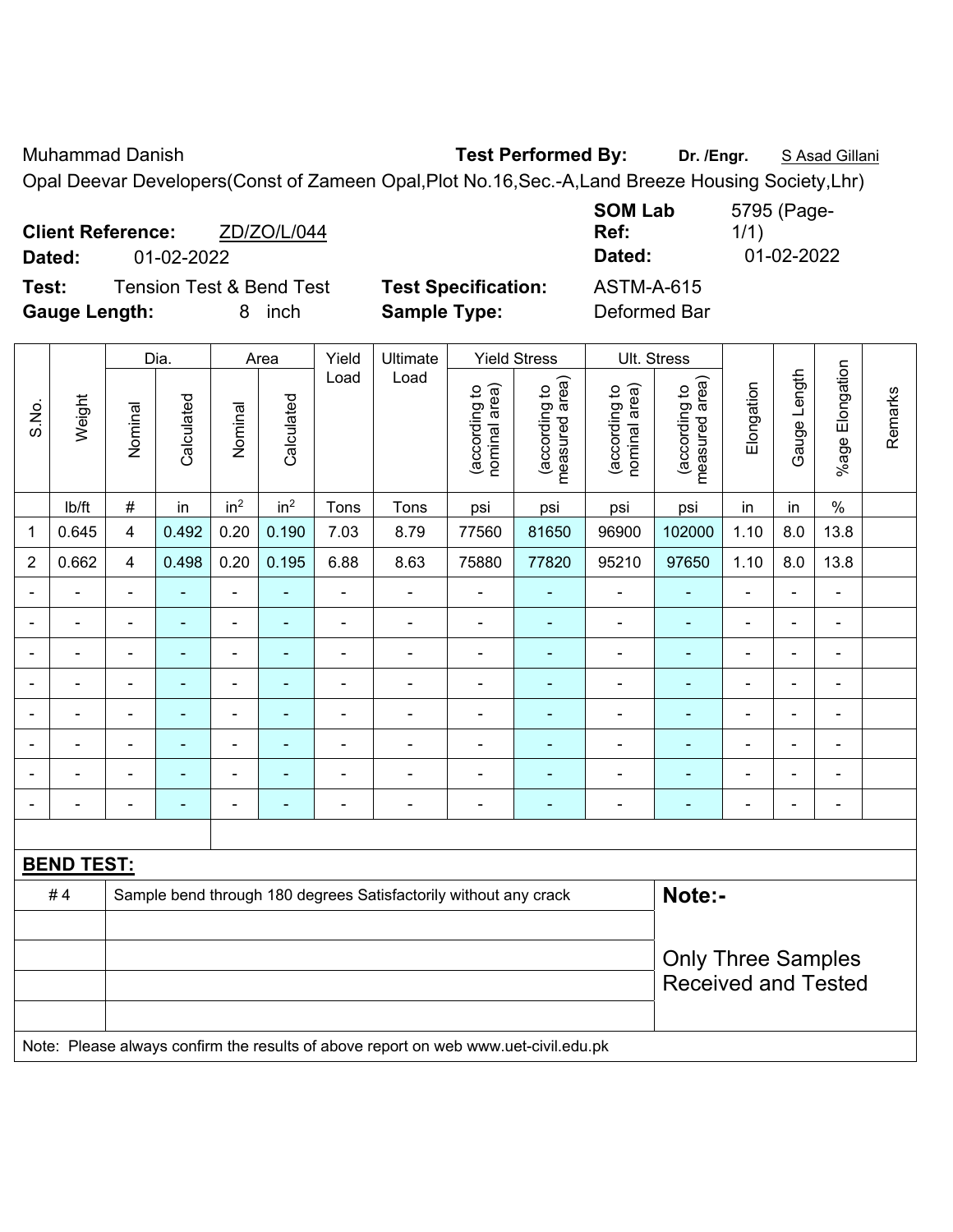Engr. Muddasir Tahir **Test Performed By:** Dr. /Engr. **Asad Ali Gillani** 

CM Zameen Aurum,(Construction Of Zameen Aurum at Plot No.15 Block L,Gulberg-III Lahore)

|        | <b>Client Reference:</b> | ZD/ZA/STR023                        |                            | Ref:       |
|--------|--------------------------|-------------------------------------|----------------------------|------------|
| Dated: | 01-02-2022               |                                     |                            | Dated:     |
| Test:  |                          | <b>Tension Test &amp; Bend Test</b> | <b>Test Specification:</b> | ASTM-A-615 |

**SOM Lab Ref:**  5796 (Page-1/1) **Dated:** 01-02-2022 **Dated:** 01-02-2022

**Deformed Bar (SJ Steel)** 

Ult. Stress

| <b>Gauge Length:</b> |        |         |            | 8               | inch            |       | <b>Sample Type:</b> |                                         |                                        |  |
|----------------------|--------|---------|------------|-----------------|-----------------|-------|---------------------|-----------------------------------------|----------------------------------------|--|
|                      |        |         | Dia.       |                 | Area            | Yield | Ultimate            |                                         | <b>Yield Stress</b>                    |  |
| S.No.                | Weight | Nominal | Calculated | Nominal         | Calculated      | Load  | Load                | area)<br>요<br>(according<br>nominal are | rea)<br>(according to<br>measured area |  |
|                      | lb/ft  | #       | in         | in <sup>2</sup> | in <sup>2</sup> | Tons  | Tons                | psi                                     | psi                                    |  |
|                      |        |         |            |                 |                 |       |                     |                                         |                                        |  |

|              |                                                                                     | Dia.<br>Area<br>Yield<br>Ultimate<br>Yield Stress<br>UII. Stress |                |                              |                 |                |                                                                  |                                |                                 |                                |                                             |                          |                |                 |         |
|--------------|-------------------------------------------------------------------------------------|------------------------------------------------------------------|----------------|------------------------------|-----------------|----------------|------------------------------------------------------------------|--------------------------------|---------------------------------|--------------------------------|---------------------------------------------|--------------------------|----------------|-----------------|---------|
| S.No.        | Weight                                                                              | Nominal                                                          | Calculated     | Nominal                      | Calculated      | Load           | Load                                                             | nominal area)<br>(according to | measured area)<br>(according to | (according to<br>nominal area) | (according to<br>neasured area)<br>measured | Elongation               | Gauge Length   | %age Elongation | Remarks |
|              | lb/ft                                                                               | $\#$                                                             | in             | in <sup>2</sup>              | in <sup>2</sup> | Tons           | Tons                                                             | psi                            | psi                             | psi                            | psi                                         | in                       | in             | $\%$            |         |
| $\mathbf{1}$ | 0.738                                                                               | $\overline{\mathbf{4}}$                                          | 0.526          | 0.20                         | 0.217           | 8.31           | 10.62                                                            | 91610                          | 84440                           | 117130                         | 107950                                      | 1.30                     | 8.0            | 16.3            |         |
| $\sqrt{2}$   | 0.796                                                                               | $\overline{\mathbf{4}}$                                          | 0.546          | 0.20                         | 0.234           | 7.70           | 9.73                                                             | 84870                          | 72540                           | 107350                         | 91750                                       | 1.30                     | 8.0            | 16.3            |         |
|              |                                                                                     | $\blacksquare$                                                   |                | $\blacksquare$               | ä,              |                | $\blacksquare$                                                   | $\blacksquare$                 |                                 |                                | ٠                                           | L,                       | L.             | $\blacksquare$  |         |
|              |                                                                                     |                                                                  |                |                              |                 |                |                                                                  | $\blacksquare$                 |                                 |                                | ۰                                           | ÷                        |                | ۰               |         |
|              |                                                                                     | ٠                                                                | $\blacksquare$ | $\blacksquare$               | ۰               | $\blacksquare$ | $\overline{\phantom{a}}$                                         | $\blacksquare$                 | ۰                               | $\blacksquare$                 | $\qquad \qquad \blacksquare$                | ÷                        | $\blacksquare$ | $\blacksquare$  |         |
|              | $\blacksquare$                                                                      | $\blacksquare$                                                   | ۰              | $\qquad \qquad \blacksquare$ | ۰               | $\blacksquare$ | $\blacksquare$                                                   | Ξ.                             | ٠                               | $\blacksquare$                 | ۰                                           | $\overline{\phantom{0}}$ | ÷              | $\blacksquare$  |         |
|              |                                                                                     |                                                                  | ÷,             | $\blacksquare$               | ÷               |                | $\blacksquare$                                                   | $\blacksquare$                 | $\overline{\phantom{0}}$        |                                | ٠                                           | Ĭ.                       | ä,             | $\blacksquare$  |         |
|              |                                                                                     |                                                                  | $\blacksquare$ | $\blacksquare$               | $\blacksquare$  |                | $\overline{a}$                                                   | $\blacksquare$                 | ÷                               | $\blacksquare$                 | $\blacksquare$                              | ÷                        | $\blacksquare$ | $\blacksquare$  |         |
|              |                                                                                     |                                                                  |                |                              |                 |                |                                                                  |                                |                                 |                                |                                             | Ē,                       |                | $\blacksquare$  |         |
|              |                                                                                     |                                                                  | ۰              | ۰                            | ۰               | $\blacksquare$ | $\overline{\phantom{a}}$                                         | $\blacksquare$                 | ٠                               |                                | ۰                                           | ۰                        | $\blacksquare$ | -               |         |
|              |                                                                                     |                                                                  |                |                              |                 |                |                                                                  |                                |                                 |                                |                                             |                          |                |                 |         |
|              | <b>BEND TEST:</b>                                                                   |                                                                  |                |                              |                 |                |                                                                  |                                |                                 |                                |                                             |                          |                |                 |         |
|              | #4                                                                                  |                                                                  |                |                              |                 |                | Sample bend through 180 degrees Satisfactorily without any crack |                                |                                 |                                | Note:-                                      |                          |                |                 |         |
|              |                                                                                     |                                                                  |                |                              |                 |                |                                                                  |                                |                                 |                                |                                             |                          |                |                 |         |
|              |                                                                                     |                                                                  |                |                              |                 |                |                                                                  |                                |                                 |                                | <b>Only Three Samples</b>                   |                          |                |                 |         |
|              |                                                                                     | <b>Received and Tested</b>                                       |                |                              |                 |                |                                                                  |                                |                                 |                                |                                             |                          |                |                 |         |
|              |                                                                                     |                                                                  |                |                              |                 |                |                                                                  |                                |                                 |                                |                                             |                          |                |                 |         |
|              | Note: Please always confirm the results of above report on web www.uet-civil.edu.pk |                                                                  |                |                              |                 |                |                                                                  |                                |                                 |                                |                                             |                          |                |                 |         |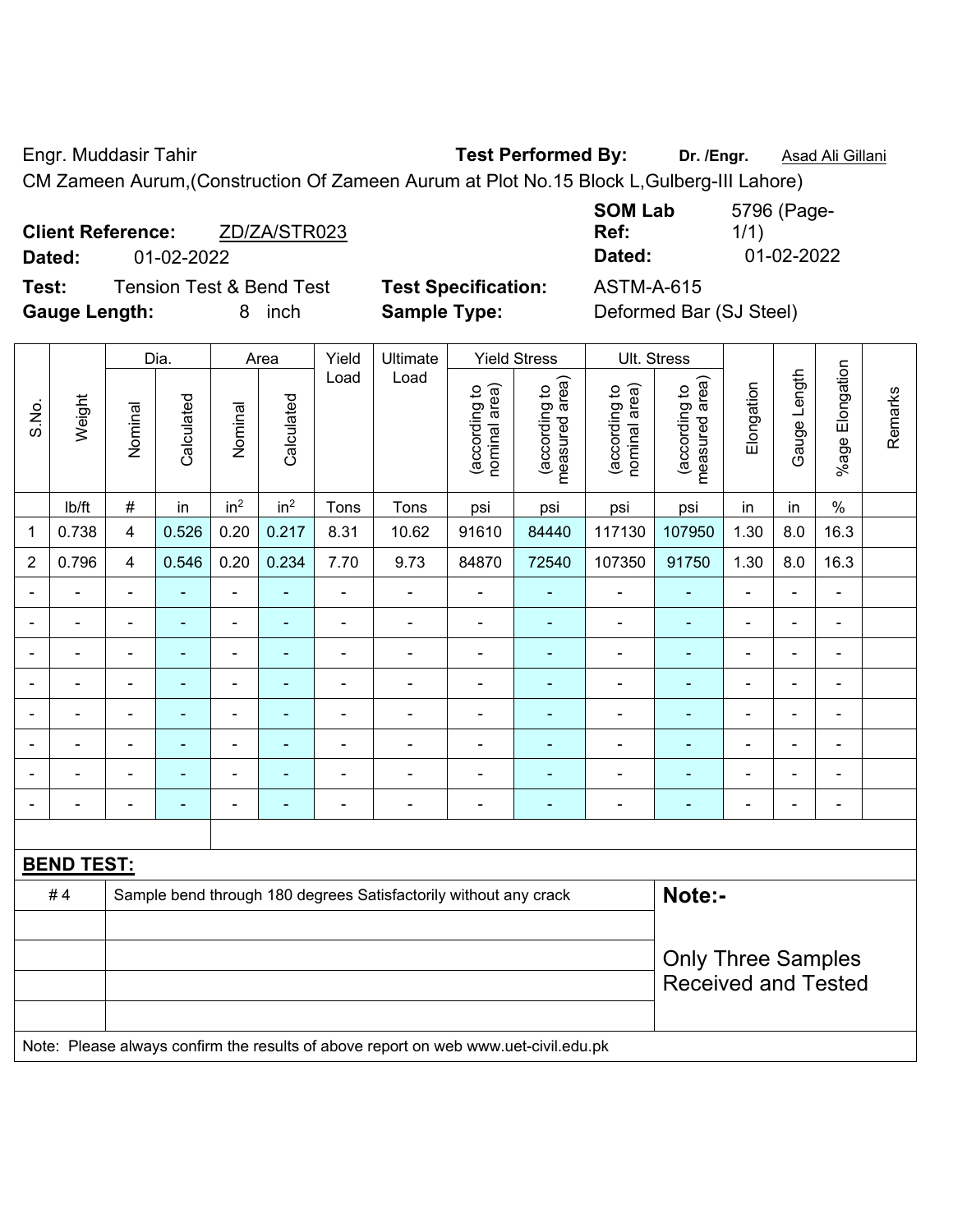Banu Mukhtar Contracting **Test Performed By:** Dr. /Engr. **Asad Ali Gillani** 

Q/QC Engr, Designation Lahore.(US Apparel Unit No 5)

| <b>Client Reference:</b> | Nil |
|--------------------------|-----|
|--------------------------|-----|

**Test:** Tension Test & Bend Test **Test Specification:** ASTM-A-615 **Gauge Length:** 8 inch **Sample Type:** Deformed Bar

**SOM Lab Ref:**  5797 (Page-1/1) **Dated:** 01-02-2022 **Dated:** 01-02-2022

|                |                   |                         | Dia.       | Area            |                 | Yield | Ultimate                                                                            |                                | <b>Yield Stress</b>             | Ult. Stress                    |                                 |            |              |                       |         |
|----------------|-------------------|-------------------------|------------|-----------------|-----------------|-------|-------------------------------------------------------------------------------------|--------------------------------|---------------------------------|--------------------------------|---------------------------------|------------|--------------|-----------------------|---------|
| S.No.          | Weight            | Nominal                 | Calculated | Nominal         | Calculated      | Load  | Load                                                                                | nominal area)<br>(according to | (according to<br>measured area) | nominal area)<br>(according to | (according to<br>measured area) | Elongation | Gauge Length | Elongation<br>$%$ age | Remarks |
|                | lb/ft             | $\#$                    | in         | in <sup>2</sup> | in <sup>2</sup> | Tons  | Tons                                                                                | psi                            | psi                             | psi                            | psi                             | in         | in           | $\%$                  |         |
| 1              | 2.639             | 8                       | 0.994      | 0.79            | 0.776           | 26.91 | 35.58                                                                               | 75130                          | 76490                           | 99320                          | 101110                          | 1.40       | 8.0          | 17.5                  |         |
| $\overline{2}$ | 2.606             | 8                       | 0.988      | 0.79            | 0.766           | 26.40 | 35.07                                                                               | 73710                          | 76020                           | 97900                          | 100960                          | 1.20       | 8.0          | 15.0                  |         |
| 3              | 1.643             | 6                       | 0.784      | 0.44            | 0.483           | 17.28 | 22.70                                                                               | 86610                          | 78900                           | 113790                         | 103660                          | 1.20       | 8.0          | 15.0                  |         |
| 4              | 1.649             | 6                       | 0.786      | 0.44            | 0.485           | 17.30 | 22.73                                                                               | 86710                          | 78660                           | 113940                         | 103370                          | 1.20       | 8.0          | 15.0                  |         |
| 5              | 0.620             | 4                       | 0.481      | 0.20            | 0.182           | 6.95  | 8.63                                                                                | 76660                          | 84250                           | 95210                          | 104630                          | 1.00       | 8.0          | 12.5                  |         |
| 6              | 0.620             | $\overline{\mathbf{4}}$ | 0.481      | 0.20            | 0.182           | 7.03  | 8.53                                                                                | 77560                          | 85230                           | 94090                          | 103390                          | 0.90       | 8.0          | 11.3                  |         |
|                |                   |                         |            | $\overline{a}$  |                 |       |                                                                                     | $\blacksquare$                 | ä,                              | $\blacksquare$                 |                                 |            |              |                       |         |
|                |                   |                         |            | $\blacksquare$  |                 |       |                                                                                     |                                |                                 |                                |                                 |            |              |                       |         |
|                |                   |                         |            | ÷               |                 |       |                                                                                     | ٠                              | ۰                               | $\blacksquare$                 | $\overline{\phantom{0}}$        |            |              | $\blacksquare$        |         |
|                |                   |                         |            | $\blacksquare$  | ÷               |       | $\blacksquare$                                                                      | $\overline{a}$                 | ۰                               | -                              |                                 |            |              | $\blacksquare$        |         |
|                |                   |                         |            |                 |                 |       |                                                                                     |                                |                                 |                                |                                 |            |              |                       |         |
|                | <b>BEND TEST:</b> |                         |            |                 |                 |       |                                                                                     |                                |                                 |                                |                                 |            |              |                       |         |
|                | # 8               |                         |            |                 |                 |       | Sample bend through 180 degrees Satisfactorily without any crack                    |                                |                                 |                                | Note:-                          |            |              |                       |         |
|                | #6                |                         |            |                 |                 |       | Sample bend through 180 degrees Satisfactorily without any crack                    |                                |                                 |                                |                                 |            |              |                       |         |
|                | #4                |                         |            |                 |                 |       | Sample bend through 180 degrees Satisfactorily without any crack                    |                                |                                 |                                | <b>Only Nine Samples</b>        |            |              |                       |         |
|                |                   |                         |            |                 |                 |       |                                                                                     |                                |                                 |                                | <b>Received and Tested</b>      |            |              |                       |         |
|                |                   |                         |            |                 |                 |       |                                                                                     |                                |                                 |                                |                                 |            |              |                       |         |
|                |                   |                         |            |                 |                 |       | Note: Please always confirm the results of above report on web www.uet-civil.edu.pk |                                |                                 |                                |                                 |            |              |                       |         |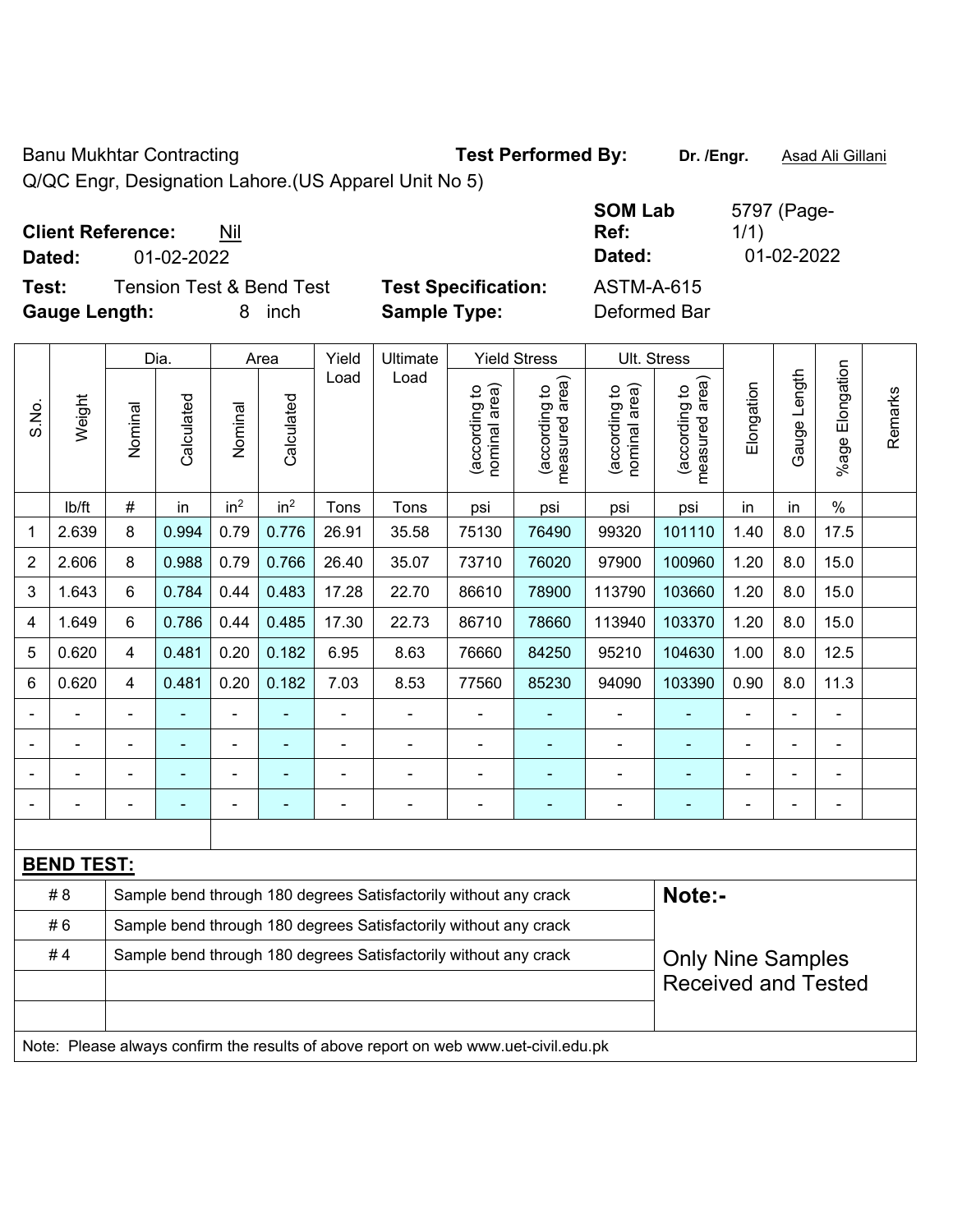Engr. Hasan Nawaz **Test Performed By: Dr. /Engr.** Asad Ali Gillani

CM Zameen Quadrangle.(Const. Of Zameen Quadrangle at Plot No.49,Gulberg-V Lahore)

|        | <b>Client Reference:</b> | ZD/ZQ/GSW/016            |
|--------|--------------------------|--------------------------|
| Dated: | 01-02-2022               |                          |
| T-1.   |                          | Tensian Test 0 Dand Test |

**SOM Lab Ref:**  5799 (Page-1/1) **Dated:** 01-02-2022 **Dated:** 01-02-2022

**Test:** Tension Test & Bend Test **Test Specification:** ASTM-A-615 **Gauge Length:** 8 inch **Sample Type:** Deformed Bar (SJ Steel)

|                |                            |                | Dia.           |                          | Area            | Yield          | Ultimate                                                                            |                                | <b>Yield Stress</b>             |                                | Ult. Stress                     |                |                          |                         |         |
|----------------|----------------------------|----------------|----------------|--------------------------|-----------------|----------------|-------------------------------------------------------------------------------------|--------------------------------|---------------------------------|--------------------------------|---------------------------------|----------------|--------------------------|-------------------------|---------|
| S.No.          | Weight                     | Nominal        | Calculated     | Nominal                  | Calculated      | Load           | Load                                                                                | nominal area)<br>(according to | (according to<br>measured area) | nominal area)<br>(according to | measured area)<br>(according to | Elongation     | Gauge Length             | Elongation<br>$%$ age I | Remarks |
|                | lb/ft                      | $\#$           | in             | in <sup>2</sup>          | in <sup>2</sup> | Tons           | Tons                                                                                | psi                            | psi                             | psi                            | psi                             | in             | in                       | $\%$                    |         |
| 1              | 1.456                      | 6              | 0.738          | 0.44                     | 0.428           | 15.60          | 19.85                                                                               | 78180                          | 80370                           | 99480                          | 102270                          | 1.10           | 8.0                      | 13.8                    |         |
| $\overline{2}$ | 1.443                      | 6              | 0.735          | 0.44                     | 0.424           | 15.19          | 19.47                                                                               | 76130                          | 79010                           | 97590                          | 101280                          | 1.10           | 8.0                      | 13.8                    |         |
| $\blacksquare$ | ä,                         | $\blacksquare$ | $\blacksquare$ | ÷,                       | ä,              | ä,             | ä,                                                                                  | $\blacksquare$                 | $\blacksquare$                  | $\qquad \qquad \blacksquare$   | $\blacksquare$                  | $\blacksquare$ | ä,                       | $\blacksquare$          |         |
| $\blacksquare$ | $\blacksquare$             | $\blacksquare$ | ٠              | $\overline{\phantom{0}}$ | $\blacksquare$  | ä,             | $\frac{1}{2}$                                                                       | $\overline{\phantom{a}}$       | $\blacksquare$                  | $\qquad \qquad \blacksquare$   | $\blacksquare$                  | $\blacksquare$ | $\blacksquare$           | $\blacksquare$          |         |
| $\blacksquare$ | $\blacksquare$             | $\blacksquare$ | $\blacksquare$ | $\blacksquare$           | $\blacksquare$  | ä,             | $\blacksquare$                                                                      | $\blacksquare$                 | $\blacksquare$                  | $\qquad \qquad \blacksquare$   | $\blacksquare$                  | ÷              | $\blacksquare$           | $\blacksquare$          |         |
|                | $\blacksquare$             | ä,             | $\blacksquare$ | ÷,                       | ä,              | L,             | ä,                                                                                  | $\blacksquare$                 | ä,                              | ÷,                             | $\blacksquare$                  | ÷              | $\blacksquare$           | ä,                      |         |
|                |                            |                | $\blacksquare$ | $\blacksquare$           | ٠               |                | $\blacksquare$                                                                      | $\blacksquare$                 | $\blacksquare$                  | $\blacksquare$                 | $\blacksquare$                  |                | $\overline{\phantom{0}}$ | $\blacksquare$          |         |
|                |                            | $\blacksquare$ |                | $\blacksquare$           |                 | L,             | ÷                                                                                   | Ē,                             |                                 | Ē,                             |                                 |                | $\overline{\phantom{0}}$ | ÷                       |         |
| $\blacksquare$ | $\blacksquare$             | $\blacksquare$ | -              | $\overline{a}$           | ٠               | $\blacksquare$ | ÷                                                                                   | $\qquad \qquad \blacksquare$   | $\overline{\phantom{0}}$        | $\overline{a}$                 | $\overline{\phantom{0}}$        | ۰              | $\blacksquare$           | $\overline{a}$          |         |
| $\blacksquare$ | $\blacksquare$             | $\blacksquare$ | $\blacksquare$ | ÷,                       | $\blacksquare$  | ä,             | $\blacksquare$                                                                      | $\overline{\phantom{a}}$       | $\blacksquare$                  | $\qquad \qquad \blacksquare$   | $\blacksquare$                  | $\blacksquare$ | $\blacksquare$           | $\blacksquare$          |         |
|                |                            |                |                |                          |                 |                |                                                                                     |                                |                                 |                                |                                 |                |                          |                         |         |
|                | <b>BEND TEST:</b>          |                |                |                          |                 |                |                                                                                     |                                |                                 |                                |                                 |                |                          |                         |         |
|                | #6                         |                |                |                          |                 |                | Sample bend through 180 degrees Satisfactorily without any crack                    |                                |                                 |                                | Note:-                          |                |                          |                         |         |
|                |                            |                |                |                          |                 |                |                                                                                     |                                |                                 |                                |                                 |                |                          |                         |         |
|                |                            |                |                |                          |                 |                |                                                                                     |                                |                                 |                                | <b>Only Three Samples</b>       |                |                          |                         |         |
|                | <b>Received and Tested</b> |                |                |                          |                 |                |                                                                                     |                                |                                 |                                |                                 |                |                          |                         |         |
|                |                            |                |                |                          |                 |                | Note: Please always confirm the results of above report on web www.uet-civil.edu.pk |                                |                                 |                                |                                 |                |                          |                         |         |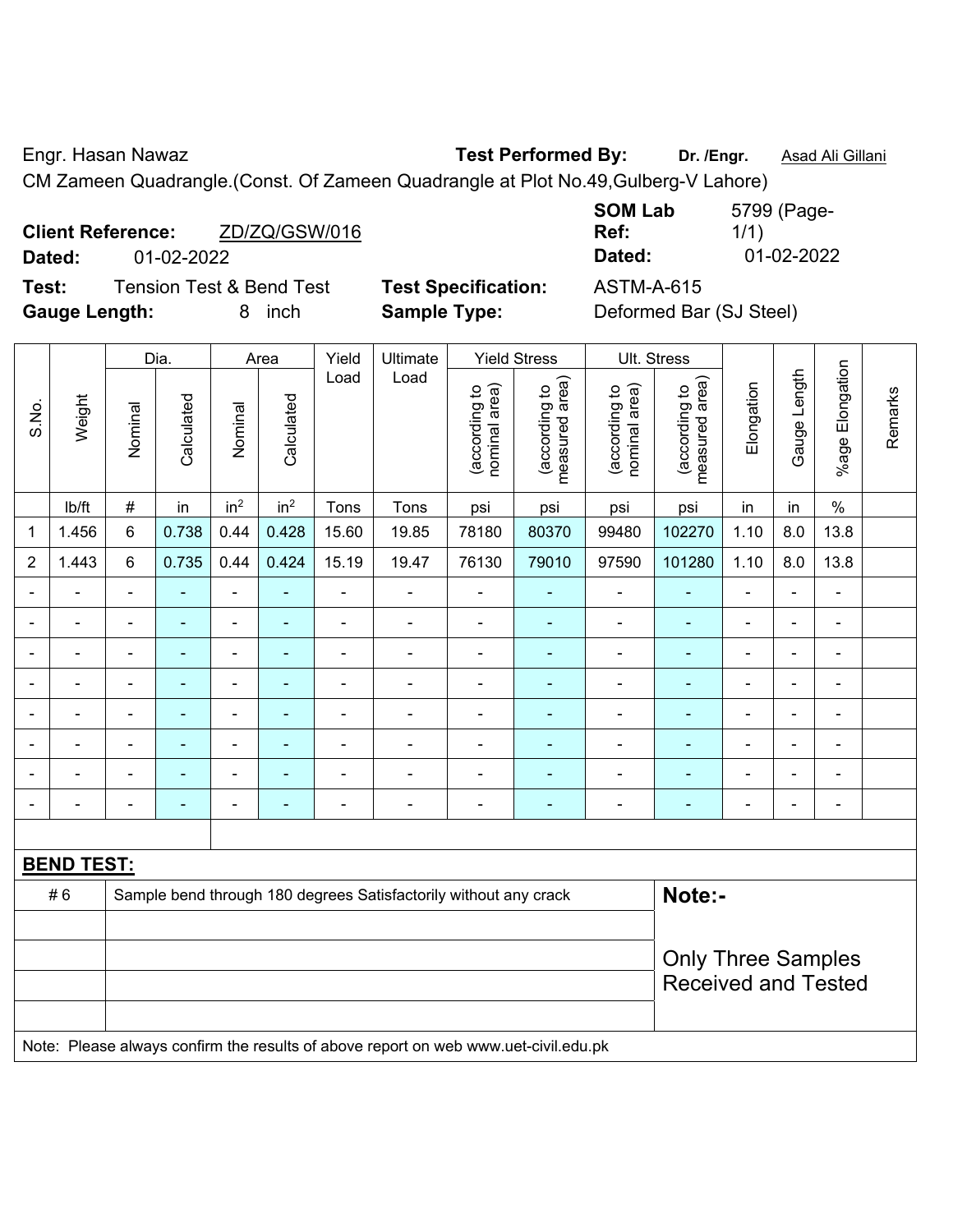Ali Asghar **Test Performed By:** Dr. /Engr. **Asad Ali Gillani** Ali Asghar **Asad Ali Gillani** 

RE Nespak RHC JV.( Monitoring Of Dev Project/Program In Irrigation Department)

| <b>Client Reference:</b><br>28-01-2022<br>Dated: | 3158/13/AA/02/1324                  |                            | <b>SOM Lab</b><br>Ref:<br>Dated: | 5800 (Page-<br>1/1)<br>01-02-2022 |
|--------------------------------------------------|-------------------------------------|----------------------------|----------------------------------|-----------------------------------|
| Test:                                            | <b>Tension Test &amp; Bend Test</b> | <b>Test Specification:</b> | ASTM-A-615                       |                                   |
| <b>Gauge Length:</b>                             | inch                                | <b>Sample Type:</b>        | Deformed Bar                     |                                   |

|                |                   |                | Dia.           |                 | Area                     |       | Ultimate                                                                            |                                | <b>Yield Stress</b>             |                                | Ult. Stress                     |            |                |                       |         |  |
|----------------|-------------------|----------------|----------------|-----------------|--------------------------|-------|-------------------------------------------------------------------------------------|--------------------------------|---------------------------------|--------------------------------|---------------------------------|------------|----------------|-----------------------|---------|--|
| S.No.          | Weight            | Nominal        | Calculated     | Nominal         | Calculated               | Load  | Load                                                                                | nominal area)<br>(according to | (according to<br>measured area) | nominal area)<br>(according to | (according to<br>measured area) | Elongation | Gauge Length   | Elongation<br>$%$ age | Remarks |  |
|                | lb/ft             | $\#$           | in             | in <sup>2</sup> | in <sup>2</sup>          | Tons  | Tons                                                                                | psi                            | psi                             | psi                            | psi                             | in         | in             | $\%$                  |         |  |
| 1              | 2.650             | 8              | 0.996          | 0.79            | 0.779                    | 23.01 | 33.13                                                                               | 64230                          | 65140                           | 92490                          | 93800                           | 1.60       | 8.0            | 20.0                  |         |  |
| $\overline{2}$ | 2.656             | 8              | 0.997          | 0.79            | 0.781                    | 23.41 | 33.56                                                                               | 65370                          | 66120                           | 93680                          | 94760                           | 1.50       | 8.0            | 18.8                  |         |  |
| 3              | 1.501             | $6\phantom{1}$ | 0.749          | 0.44            | 0.441                    | 13.30 | 19.88                                                                               | 66680                          | 66530                           | 99640                          | 99410                           | 1.50       | 8.0            | 18.8                  |         |  |
| $\overline{4}$ | 1.492             | 6              | 0.747          | 0.44            | 0.438                    | 13.00 | 19.67                                                                               | 65150                          | 65450                           | 98610                          | 99060                           | 1.40       | 8.0            | 17.5                  |         |  |
| 5              | 0.689             | $\overline{4}$ | 0.507          | 0.20            | 0.202                    | 6.65  | 8.63                                                                                | 73290                          | 72570                           | 95210                          | 94270                           | 1.60       | 8.0            | 20.0                  |         |  |
| 6              | 0.671             | $\overline{4}$ | 0.501          | 0.20            | 0.197                    | 6.42  | 8.38                                                                                | 70820                          | 71900                           | 92400                          | 93810                           | 1.30       | 8.0            | 16.3                  |         |  |
|                |                   |                |                | $\overline{a}$  |                          |       |                                                                                     | ä,                             |                                 | ä,                             |                                 |            |                |                       |         |  |
|                |                   |                | $\blacksquare$ | $\blacksquare$  |                          |       |                                                                                     |                                |                                 |                                |                                 |            | ۰              | $\blacksquare$        |         |  |
|                |                   |                |                |                 |                          |       |                                                                                     |                                |                                 | $\overline{\phantom{0}}$       |                                 |            |                |                       |         |  |
|                |                   |                |                | $\blacksquare$  | $\overline{\phantom{a}}$ |       | $\blacksquare$                                                                      | ÷                              | $\overline{\phantom{0}}$        | ۰                              |                                 | ÷          | $\blacksquare$ | $\blacksquare$        |         |  |
|                |                   |                |                |                 |                          |       |                                                                                     |                                |                                 |                                |                                 |            |                |                       |         |  |
|                | <b>BEND TEST:</b> |                |                |                 |                          |       |                                                                                     |                                |                                 |                                |                                 |            |                |                       |         |  |
|                | #8                |                |                |                 |                          |       | Sample bend through 180 degrees Satisfactorily without any crack                    |                                |                                 |                                | Note:-                          |            |                |                       |         |  |
|                | #6                |                |                |                 |                          |       | Sample bend through 180 degrees Satisfactorily without any crack                    |                                |                                 |                                |                                 |            |                |                       |         |  |
|                | #4                |                |                |                 |                          |       | Sample bend through 180 degrees Satisfactorily without any crack                    |                                |                                 |                                | <b>Only Nine Samples</b>        |            |                |                       |         |  |
|                |                   |                |                |                 |                          |       |                                                                                     |                                |                                 |                                | <b>Received and Tested</b>      |            |                |                       |         |  |
|                |                   |                |                |                 |                          |       |                                                                                     |                                |                                 |                                |                                 |            |                |                       |         |  |
|                |                   |                |                |                 |                          |       | Note: Please always confirm the results of above report on web www.uet-civil.edu.pk |                                |                                 |                                |                                 |            |                |                       |         |  |